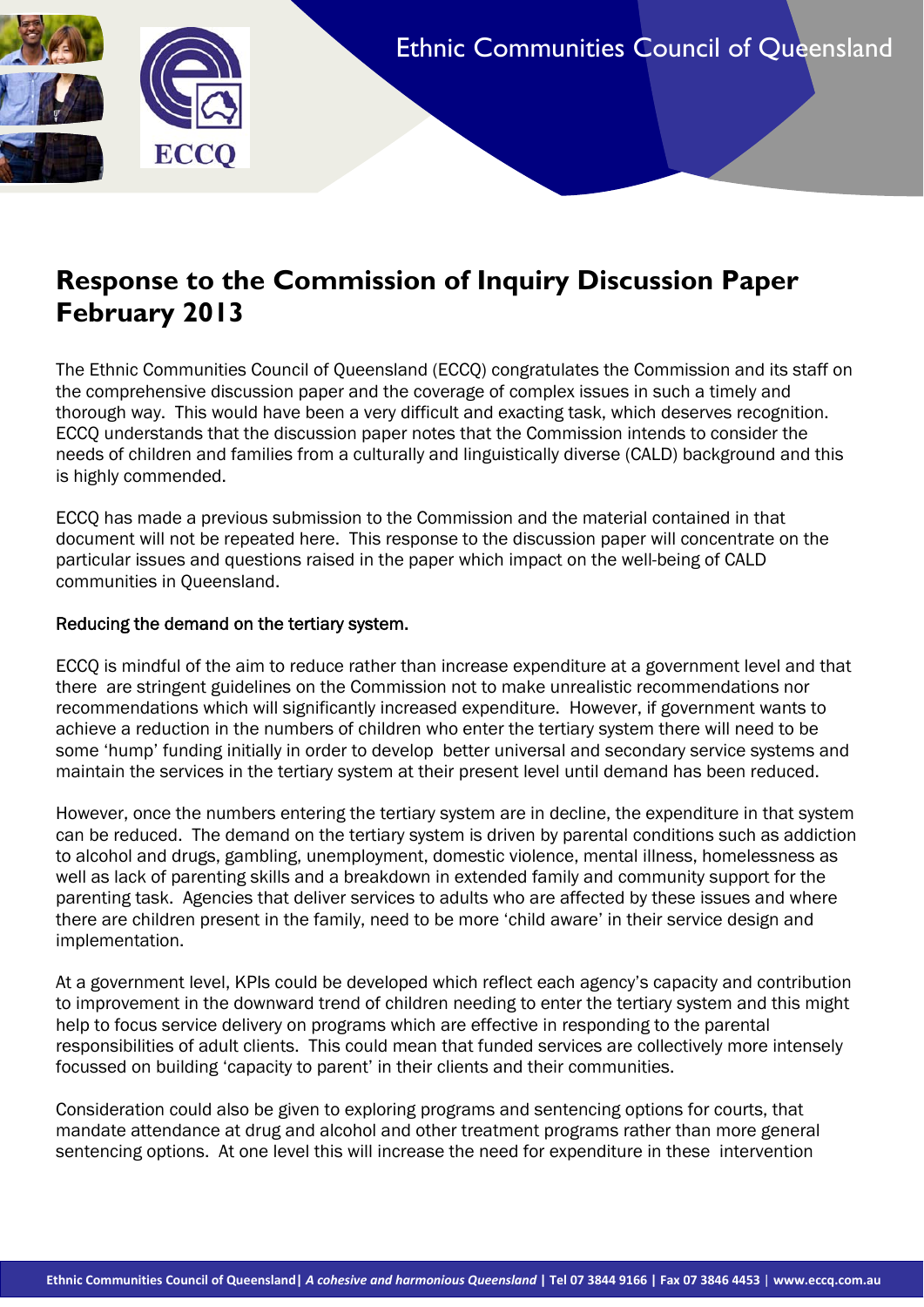areas to ensure that quality treatment programs are readily available in all areas in Queensland but over time there should be a commensurate reduction in the reliance on the tertiary system.<sup>1</sup>

In the discussion paper, the Commission recognises the need to better coordinate and plan services at a local level. There has been some government investment in this area in the Helping Out Families (HOF) locations and to a lesser extent in the Referral for Active Intervention locations. The early results in the HOF areas indicate that such a localised approach, together with the option for greater intensity and flexibility of work with vulnerable families will impact on reduction in the demand for tertiary services. Although the administration of social services is vastly different in the United Kingdom, there are signs that better integration and local planning significantly lowers the incidence of issues which drive families into the tertiary services. One example is the set of proposals put forward in the paper 'Early Intervention: Good Parents, Great Kids, Better Citizens<sup>2</sup>' in which the authors propose an early intervention package based on a 'virtuous cycle' concept which has been trialled in Nottingham, UK.

If government wants to increase capacity of service delivery organisations to better plan and work together at a local level, there needs to be consideration given to developing the capacity within agencies to achieve this. There needs to be some emphasis on networking and local planning, together with the provision of commensurate resources to develop the infrastructure to achieve this.

Current systemic barriers include: competitive funding which essentially pitches agencies against each other in the grants process; lack of recognition of the networking function and the time that it takes to build sustainable working relationships across agencies at all levels; and the maintenance of funding and service delivery silos, which fragment the capacity for holistic integrated responses. In the HOF program some resources were quarantined to develop local service planning groups and these have begun to produce the desired outcomes of better service coordination at a local level. However, deeper changes are needed to progress service system integration at local levels. These include outcome-based measures for desired goals at a local level, more flexible staffing and training arrangements between organisations, including government, the use and adoption of common assessment and reporting frameworks and the capacity to share information in a timely manner.

ECCQ recommends that the needs of CALD background families and children would be met more successfully if local services could be facilitated to plan for local conditions and be made accountable for the reduction of demand on the tertiary system. Early identification of vulnerability and comprehensive referral to support services could increase the involvement of families at an earlier stage in their journey through vulnerability.

The expansion of a 'SupportLink' type service across the State would be an important element in tracking service uptake and client demand via first-response agencies. Home visiting programs are also important in developing trusting relationships with clients to ensure follow through in interventions. CALD background families benefit from relationship-based interventions that are flexible and able to work with a range of people within the community so it is important to measure outcomes rather than inputs within the performance strategy.[3](#page-1-1)

 $1$  See http://www.policyforresults.org/framework which is a website which looks at the development of policy for results in the USA (Accessed February 20<sup>th</sup> 2013.) and

<u>.</u>

http://www.cssp.org/publications/public-policy/PROMOTING‐CHILD‐SAFETY‐PERMANENCE‐AND‐WELL‐BEING.pdf which is a website and report which outlines policy and implementation issues for achieving family welfare in the USA. (Accessed March  $13^{th}$  2013)

<span id="page-1-0"></span><sup>2</sup> Allen, G; Duncan- Smith, I (2008) 'Early Intervention: Good Parents, Great kids, Better Citizens.' The centre for Social justice and The Smith Institute. UK.

<span id="page-1-2"></span><span id="page-1-1"></span><sup>3</sup> ECCQ (2012) 'What's Working?' see http://www.eccq.com.au/publications/whats-working-in-the-practice-of-serviceprovision‐to‐people‐from‐culturally‐and‐linguistically‐diverse‐backgrounds ( Accessed February 20th 2013.)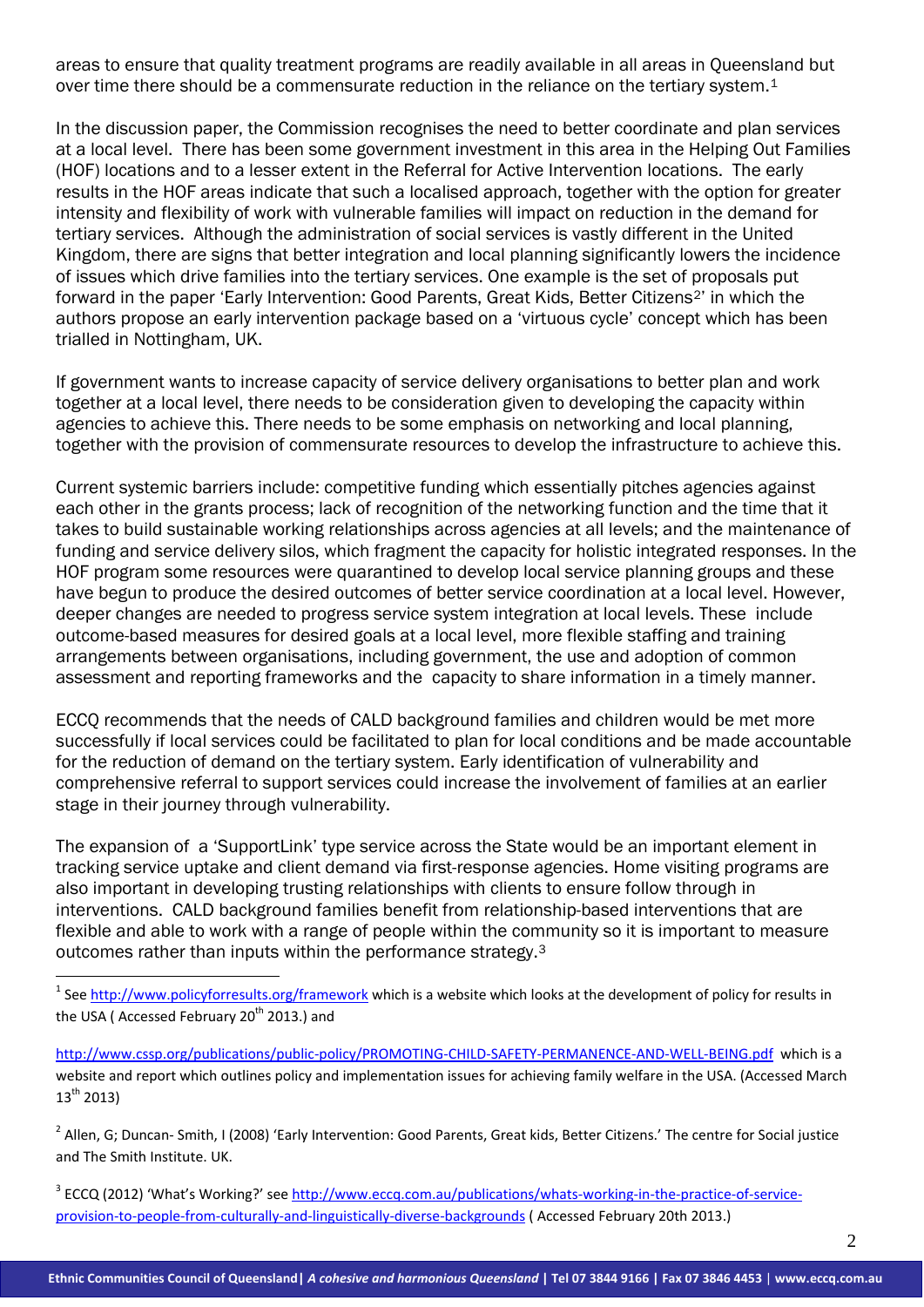ECCQ believes that the threshold for statutory intervention should be the same for all children but there should be a differential response that takes into account the cultural needs of each child and their family.

A recognition of the special needs of CALD background families within the relevant legislation and service system would benefit children from CALD background families. It is fundamental to have a mandatory requirement to collect information about the cultural background of children and their families and to base planning and intervention on this information. At a systemic level, this information can be used to target programs and services more effectively. Thorough assessment of the needs of families and children should include cultural heritage, language(s) spoken at home, religion, length of stay in Australia and other relevant issues that build up knowledge to assess the capacity of families to support their parenting role within their communities. This type of assessment regime requires sufficient time and access to families and services. Thus, a model which places the tasks of intake and assessment as closely as possible to the local communities which they serve, would produce more accurate and timely results that can take into account local resources as well as local threats to the well being of children. In successful family wellbeing systems, prevention services are locally monitored to ensure that they are meeting the needs of their constituents[.4](#page-1-2)

# Investigating and assessing child protection reports.

The Commission has identified the issues which arise because in Queensland there is only one response to allegations of abuse and neglect within families – that of investigation by the statutory authority. Other jurisdictions have eased this burden by better clarification of threshold issues and the development of more accessible secondary services to support families.

Earlier in this response, we have mentioned the need to gather in-depth data concerning the ethnic and cultural identity and connections of the child and family at investigation so that decisions about referral pathways can be made in a timely fashion. The investigative and assessment tasks need to be undertaken by experienced and well supported staff.

The evidence before the Commission has investigated the current use of the Structured Decision Making tools and the impact on the capacity of staff to make a professional judgement about the situation of the child under investigation. The needs and strengths of children and families with a CALD background are not able to be sufficiently interrogated if the tools are strictly observed.

The culture of the Department of Communities, Disability and Child Safety encourages the strict use of the tools and gives little room for professional judgement. It is important that there is a balance between the structure of a formalised tool and the professional judgement of the worker and their supervisor, both of whom should have the expertise to seek subtlety within an assessment process. The collection and use of cultural information about families needs to be mandated so that this vital component of the child's background can be acknowledged, as is the case with Aboriginal and Torres Strait Islander families. When assessing and investigating families of a CALD background the system needs to have accredited community support workers who can be approached to offer support and cultural knowledge to workers in the field. This strategy would help with the planning and placement of children and reinforce cultural connectedness of vulnerable children.

The Commission has posed a question about how to intervene with frequently encountered families and the use of compulsion. If all agencies were to concentrate their intervention efforts on improving

<span id="page-2-0"></span><sup>4</sup> See Isaac Prilleltenski re SPEC prevention measurement at

1

http://www.melissainstitute.org/documents/FamilyWellBeingNov2009.pdf (Accessed March 11th 2013)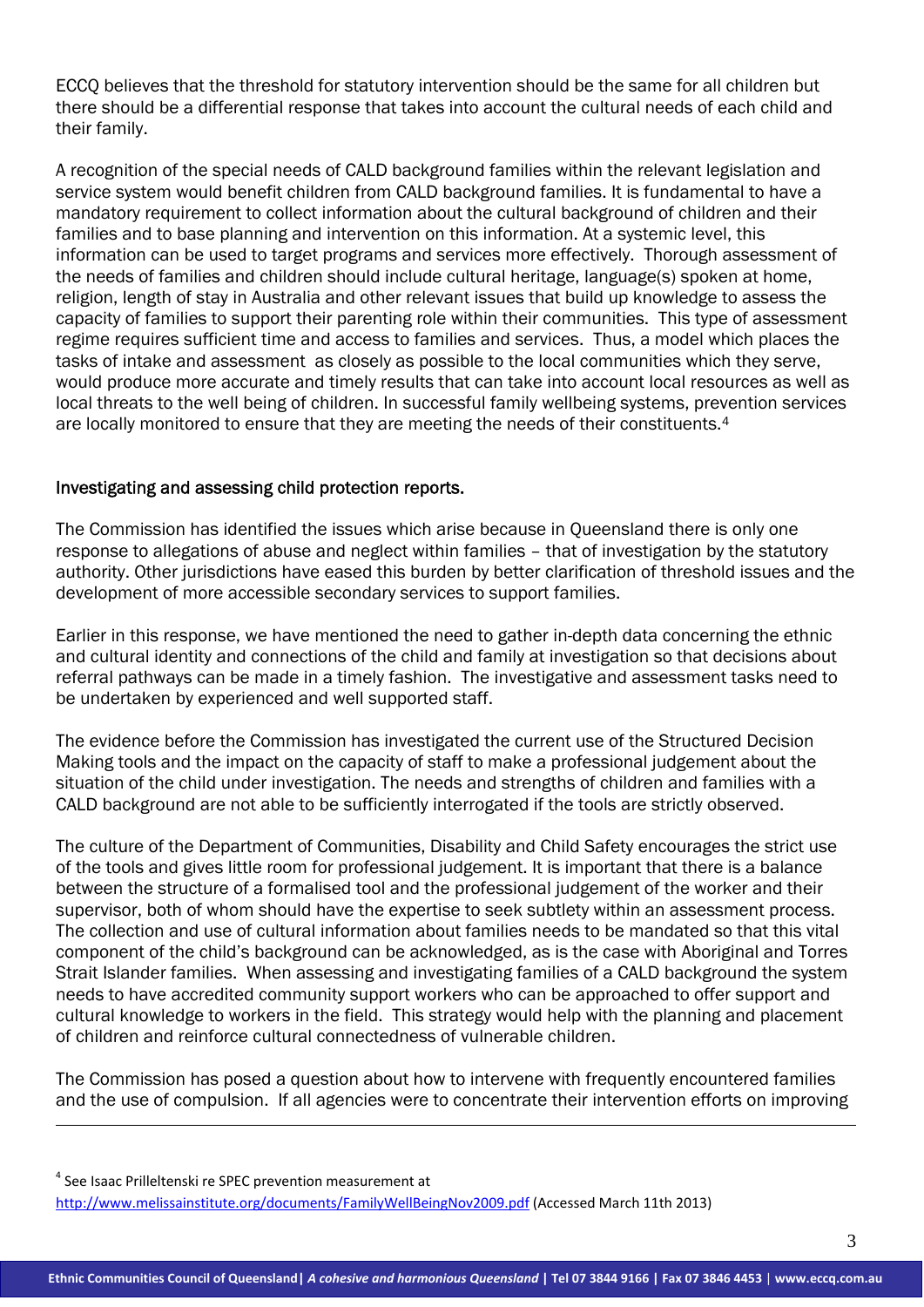the adults' capacity to parent safely as suggested earlier in the paper, families may be offered sufficient support to make the necessary changes in their life style. The paucity of resources in the universal and secondary area means that families drift into the tertiary sector and intervention is rationed due to heavy demand. Once behaviour has become entrenched, or families acquire multiple difficulties the interventions need to be increasingly complex and intensive. The quality of the interventions is the over riding factor in success rather than the mere presence of them. Compulsion is a dangerous tool because it can be misused. Offering families choices about having their children remain with them or having their children live elsewhere can motivate their engagement in interventions but those interventions need to be of a high quality and in sufficient quantity to meet the families' needs.

# Working with children in care.

<span id="page-3-0"></span><u>.</u>

 The premise of the question framed as either parental rehabilitation or placement is not realistic because even if children remain in a long-term placement, they always need to have contact with their extended family. Thus, ideally, parental rehabilitation will be ongoing even where children are removed to another family. Research indicates that links with family are important to children and their long- term wellbeing and having contact with successful parents will be advantageous to them even if they are unable to be reunited. Case planning must usually take a dual approach of family rehabilitation and child placement stability where reunification is not warranted or feasible. The issue with the current system is that insufficient resources and attention are given to the rehabilitation of family members because the legislation has been interpreted to favour child removal.

Children and families of a CALD background are especially vulnerable where the system does not or cannot recognise their culture and connection to their community. Young children placed in Out of Home care outside of their culture can quickly lose their language and this exacerbates the barriers to reunification. CALD background children need to be guaranteed contact with their community to ensure that their cultural identity remains intact. Parental engagement in case planning is important, together with clear and close links to culture.

There appears to be little value in prescribing activities for the department to provide to parents. A better remedy would be to ensure the availability of accessible secondary services for parents that are available throughout the support lifespan. Currently, preventative services are in such short supply, with long waiting lists or restricted eligibility, that parents are unable to engage with them. Better and early case planning which involves as many family members as possible will improve the capacity of the department to reach an informed decision about the need for longer term placements and security for the child. The current Family Group Meeting system has not provided the intended capacity to gain a full assessment and discussion of the needs of the children and the family. There needs to be a review of the processes to ensure that Family Group Meetings are better planned to include extended family members and other persons of interest so that realistic plans can be made and agreed to by all involved. The New Zealand model appears to be founded on practices which are inclusive and successful.<sup>[5](#page-2-0)</sup> Where cultural practices normally involve collective child raising, the Family Group Meetings need to be as inclusive as possible of all significant people in the child's life.

Adoption as a long- term solution to stability of placement is a blunt instrument, which has particular implications within the historical context of Australia. It is important to balance the need for permanency and the need for families who care for the child to be supported when they need that intervention. Long- term orders and adoption should not be used as cost cutting remedies for the state. It is important that children in long-term care remain in contact with their extended family especially siblings, so that their lifelong family relationships are intact wherever possible. Any orders

<sup>&</sup>lt;sup>5</sup> See Harris, N. 2008 at http://www.aifs.gov.au/nch/pubs/issues/issues27/issues27.pdf (Accessed March 11<sup>th</sup> 2013)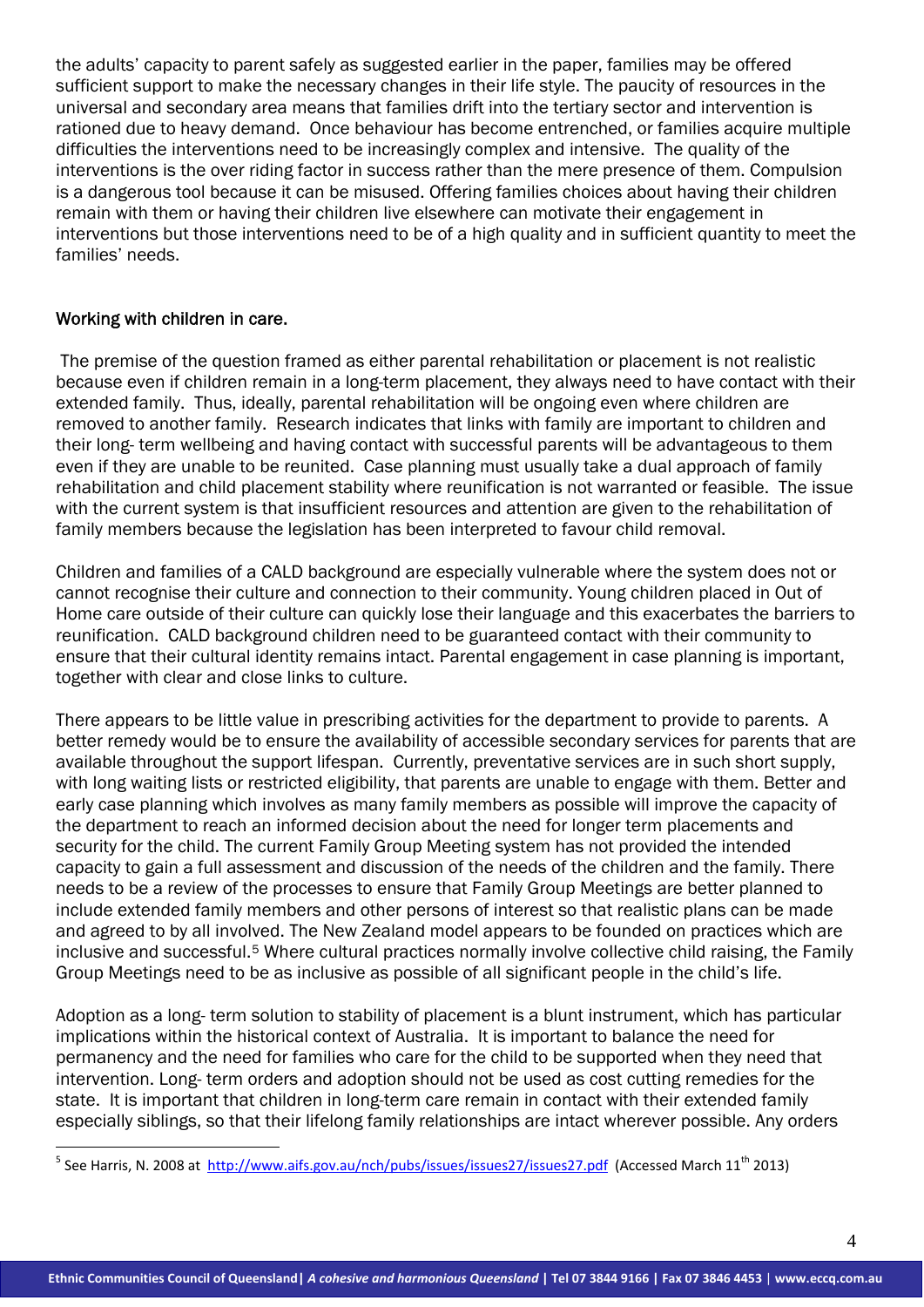which disrupt these ties should be avoided. Adoption, which is not absolutely voluntary and open, can cause more problems throughout the life span than it solves. In Australia, we are counting the cost on individuals and families of past adoption practices and we should not be repeating those mistakes. Adoption practices have many cultural implications and it is better avoided as a practice.

There is a danger in the separation of the investigation and intervention tasks within the tertiary services because assessment of progress and/ or risk is an essential tool for intervention services. ECCQ favours the cooperative and integrative approach of multidisciplinary teams but not the separation of the assessment function. ECCQ submits that cultural expertise needs to be available for workers who have CALD background families as well as for Aboriginal and Torres Strait Islander families.

The current Out of Home placement system is overloaded and the placement options available are limited for all children. If better assessment and intake processes are to be implemented it may lead to improved options within extended family and community links being sought for children. More flexible models of alternative care will need to be incorporated to facilitate relative (kin) care and other arrangements. The present system of assessment, education, screening and monitoring tends to work against many extended family members. Yet if the system were to be more focussed on locating family care and could offer incentives, supports and security, family members could be more forthcoming. Examples of this type of more flexible arrangements are support for enhancement of the development of young children, financial support, parenting classes, home visiting etc.<sup>[6](#page-3-0)</sup>

# Young people leaving care.

<u>.</u>

There are many reports, which indicate that young people who have entered the Out of Home care system are disadvantaged throughout the life span. This is unacceptable and a great indictment of the state as guardian. There needs to be better preparation within the care system for lifelong learning and well being. Children and young people who are in Out of Home care should have priority access to universal services such as health, education, housing etc. This 'priority card' should be available to them until they reach the age of 25. Relevant agencies such as health and education services need to be held accountable for the services which they offer to young people who have been in care. Just as the KPIs of universal providers should include their activities and outcomes around prevention, so they should also include measures for the successful delivery of remedial services to children who have entered the care system. In this way we may be able to arrest the generational impact of living in care.

Under the National Child Protection Strategy each state jurisdiction should agree on some standardised policies for the delivery of meaningful services to young people as they transition to adulthood. Young people who are aged between 18 and 25 need better linkages with adult services for work, training, health and housing.

There is an urgent need to improve the support and planning for transitions from care in Queensland. The CREATE report cards indicate the seriousness of the issues to be faced. Whilst the nongovernment sector probably has better relationships with young people, it is important to plan a service system which can sustain relationships and which are place-based because young people will better engage where there are strong relationships. Currently the resources available for this type of work are inadequate. The issues for CALD background young people are exacerbated because they

<span id="page-4-0"></span> $6$  See an overview paper from USA. Many of the services reviewed have been trialled in Queensland but there is a need for better consistency and availability of support for kinship and other carers. See http://www.clasp.org/admin/site/publications/files/homevisitingkinshipffn.pdf (Accessed March 11<sup>th</sup> 2013)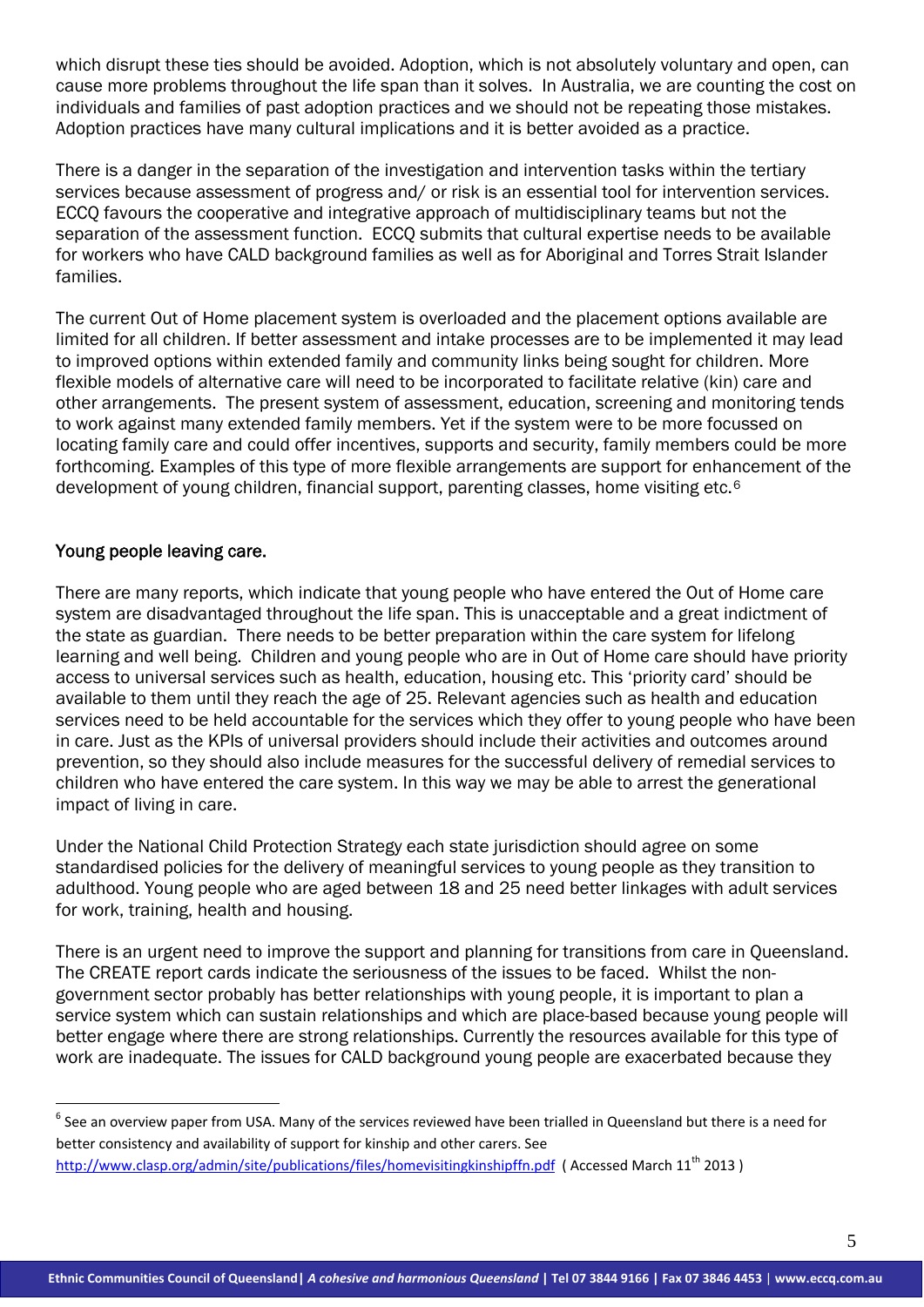have the cross cultural negotiations to navigate in addition to the other transition issues. Specialised youth workers who are based in their communities can help with these tasks.

## Addressing the over-representation of Aboriginal and Torres Strait Islander children.

ECCQ acknowledges the special factors that face the Aboriginal and Torres Strait Islander people and children and urges the Commission to support specialised and focussed early intervention and prevention services which are community based. ECCQ understands that there are a number of submissions from Aboriginal and Torres Strait Islander agencies and we support their approach to the reduction of over representation.

#### Workforce development

<u>.</u>

The work involved with the assessment of and intervention with vulnerable families is one of the most crucial and complex set of tasks in human services. The work needs to be done by experienced and well-qualified staff who work in a supported environment. Relevant tertiary qualifications can offer a level of expertise and confidence, a breadth of knowledge and credibility which can enhance the functions and relationships within a multi-disciplinary environment. However, it is important that there be focussed ongoing development of staff in both the government and non-government sectors to ensure that skills and experience are deepened to match the complexity of the task. In order to achieve an experienced workforce we need to establish longevity in the job, supportive supervision, enhanced morale and community recognition. In other jurisdictions the child protection workforce is amongst the most highly experienced and remunerated. In Queensland, however, we have seen the collective workforce experience diminish over time.

The management of the workforce gaps within the relevant government department needs to ensure that there are always sufficient staff to undertake the assessment and intake process as well as maintain a focus on working with families. This environment is typically difficult to plan for but with improved preventative services there might be an opportunity to have better warning of the need to take children into care.

The staff mix within all types of services needs to closely reflect the community they serve so that services are better aligned to the needs of their clients. Improving the cultural diversity of the workforce within child and family welfare services would ensure better cultural sensitivity and improved outcomes for children.

All staff need supportive supervision which can both ensure work quality and professional development. In order to achieve this supervisors must have experience and the ability to transfer knowledge and skills plus the time and opportunity to do that with the people that they supervise. It seems that the staff turnover and stress of work loads within the child and family welfare area often impacts negatively on the quality and frequency of the supervision task. Supervision is often seen as a luxury and an item which can be withdrawn if other work demands become excessive. In fact the opposite is true. Supervision will help sustain workers and will also aid in improving outcomes.[7](#page-4-0) There are other important supports for staff which are important in sustaining development and change. Coaching and training are excellent to achieve greater understanding of issues and to ensure that practices are followed<sup>8</sup>. ECCO submits that increased attention to the development of staff within the

<span id="page-5-1"></span><sup>7</sup> See Rennie, S 2002 at www.acwa.asn.au/Conf2002/.../06%20Susan%20Rennie.doc (Accessed March 11th 2013)

<span id="page-5-0"></span><sup>8</sup> See www.mhcc.org.au/.../Staff%20Development%20Guide/Ch%20... (Accessed March 11th 2013)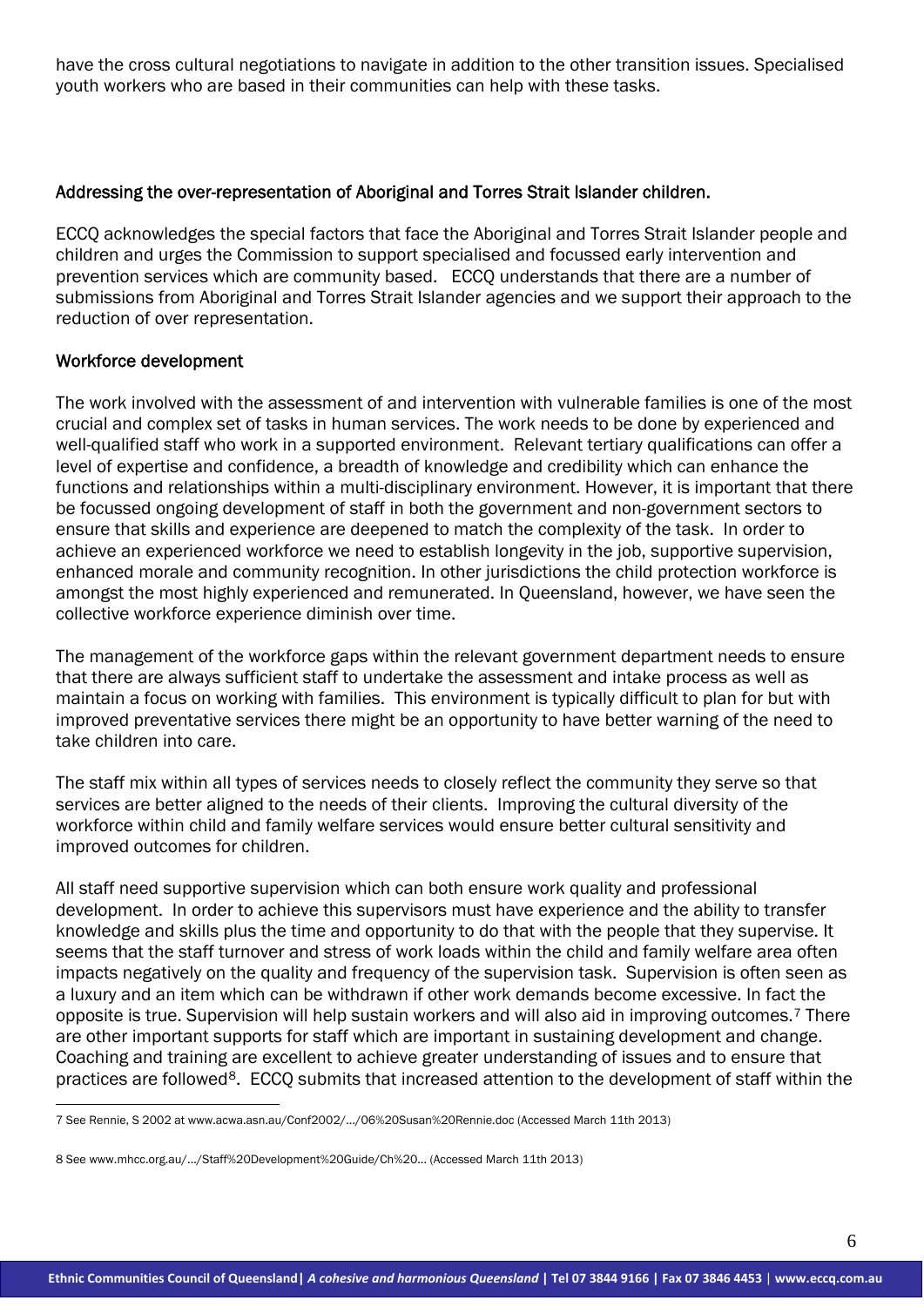child and family workforce would greatly enhance capacity and quality of work. The development of specific cultural sensitivity and self knowledge is imperative for work with CALD clients.

## Oversight and complaints mechanisms.

The Department is not measured by the same standards as are the agencies which deliver services within the NGO sector and this causes many anomalies and disadvantages to NGO providers. The current licensing arrangements are onerous and, in addition, many complications are encountered because the Department does not follow through on its own obligations in a timely manner. ECCQ understands that there is a need to ensure that all agencies that deliver services to vulnerable people need to have some external oversight and adhere to agreed standards. However, the system of reporting must be streamlined and the same standards and assessment procedures must apply to all points in the system, including the Department.

The role of the Commission for Children and Young People and Child Guardian (CCYPCG) has been significant in developing a system-wide overview of the strengths and weaknesses of the current service system. As we move into more reform we need to maintain the capacity for independent review and reporting. ECCQ recommends that the CCYPCG be more independent and continue to report openly about the progress and impact of any reform process.

The confidence of the general public in the welfare system is a matter of concern because there has grown an expectation that 'government will protect all children'. In reality, this is impossible and the wellbeing of children in our communities is the job and responsibility of parents and their communities. If we are to be successful in refashioning the child safety system into a child and family well-being system there will need to be some effort to educate the community and their services about the general underlying responsibilities of everyone to support and care for children and their families. This approach is axiomatic to the philosophy of prevention and early intervention.

# Courts and tribunals

There is only one specialised children's court in Queensland. The complexity and serious nature of the decision to remove a child from his/her family necessitates some form of specialist understanding of child development and family dynamics as well as the legal framework and obligations of service providers and families. If it is not possible to develop a state-wide network of specialist children's court magistrates, ECCQ recommends that training and professional development be mandated for magistrates who hear children's matters.

It is important that each child have a voice within hearings which will affect their life. Whereever possible a separate lawyer for the child should be appointed to represent their views and needs to the court.

#### Funding for the child protection system

Earlier in the submission ECCQ raised the issue of developing KPIs for agencies involved in child and family services to measure service impact on the reduction for tertiary responses. This is key to improving focus on parenting capacity of adult clients for all services and for obliging services to be working collaboratively to improve local service integration.

The reduction of red tape and reporting requirements on non- government service providers would enable more resources to be focussed on client service delivery. The same measurements for